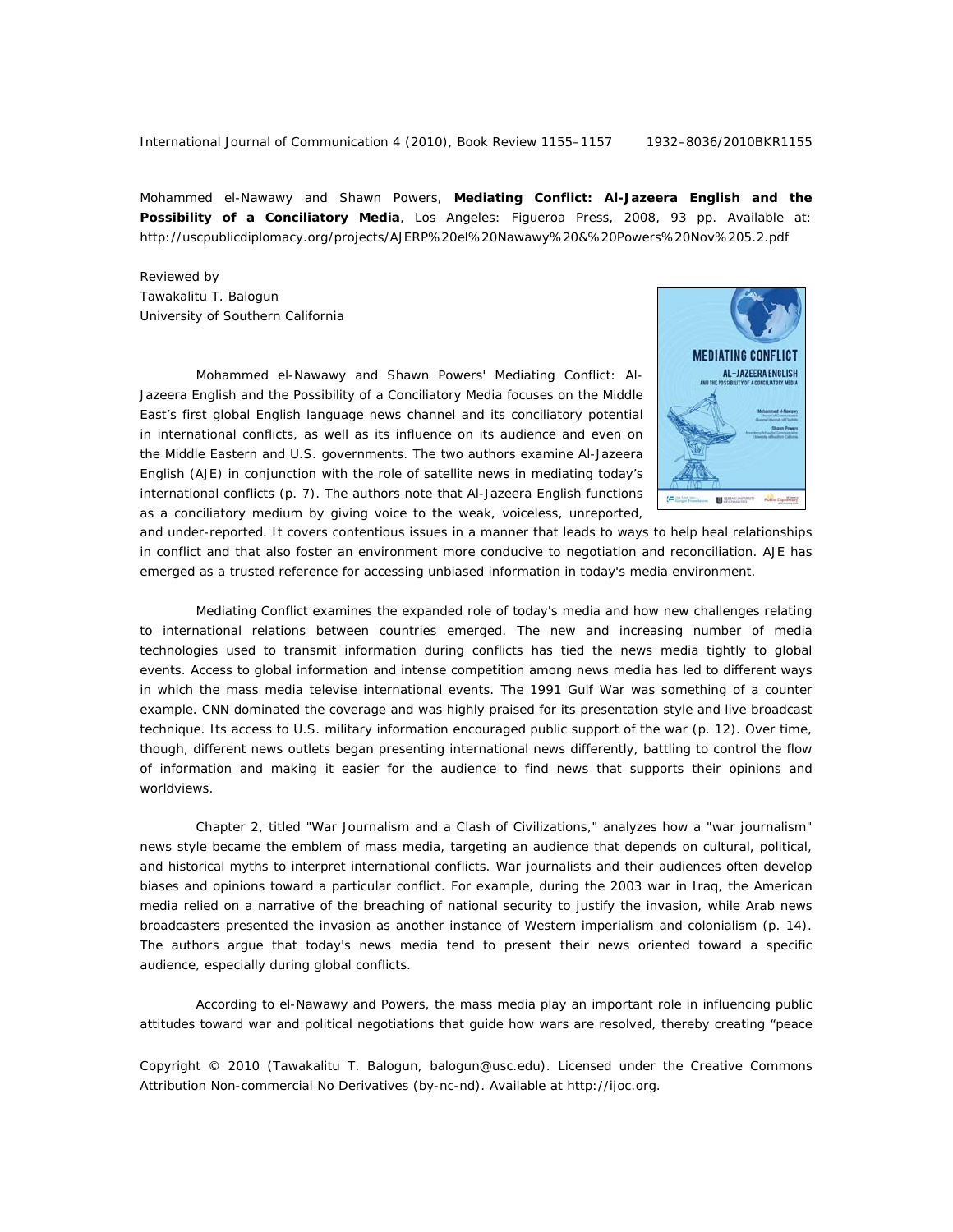journalism." Jake Lynch and Annabel McGoldrick believe that peace journalism occurs in time of war, when both editors and reporters decide what news to report and how it should be reported (p. 19). Peace journalism focuses on peace and cooperation, as well as on the description and exposure of political, economic, and social violence in an existing conflict.

 The concept of conciliatory media emerged because satellite news media use the war journalism style to report international conflicts, rather than employ a peace-journalism style to curb violent tensions. The writers coined the term "conciliatory media" to describe how news media cover injustices in the world, give a voice to politically under-represented groups, work toward conflict resolutions, and cite firsthand accounts from eyewitnesses in international conflicts in "covering issues of collective social importance" (p. 23). Both authors argue that, although AJE faced much controversy about its independence, the news media from the "global south" continued to act as a conciliatory media by leveraging its resources, a qualified news staff, and numerous news outlets in under-represented countries in Africa, Latin America, and parts of Asia, as well as its independence from geopolitics and commercial markets.

 Finally, el-Nawawy and Powers explain how AJE challenges the mainstream news discourse and how its online news coverage compares to BBC World and CNN International. The authors provide a clear discussion of the news channel's main objectives, the extent to which it takes a stand when viewing the news from a southern and Muslim perspective, and how it uses a conciliatory approach in its reports. As the first English language news media to be tagged as the "voice of the voiceless," AJE challenges the dominant satellite news networks to provide the public with an alternative view of world wars. It also tries to influence the Western idea of the Arab world and represent democracy in the Middle East.

 The authors provide a good introduction to how narratives play a role in the audience's understanding of international conflicts, making it easier for viewers to identify with the news media that share their worldviews and opinions. The creation of AJE created a new direction for global news and a unique style of news reporting. Their research findings were based on a cross-sectional survey of viewers from the United States, the United Kingdom, Qatar, Kuwait, Malaysia, and Indonesia. Employees of the English language news channel itself were also surveyed. Building on the results from the questionnaires and research, the authors are able to measure the cognitive dogmatism, cultural ethnocentrism, political tolerance, and civic engagement of satellite news network viewers. Powers and el-Nawawy use their data on media credibility to provide external validity of the "success or failure" of AJE. Its role as a conciliatory media helped pave the way for cooperation, negotiation, and reconciliation. Today's viewers tune into international news on AJE for affirmation, rather than for information.

 It is always somewhat unfair to criticize authors for what they did not attempt to do. Nonetheless, despite its strengths, *Mediating Conflict* could have provided more evidence of Al-Jazeera English's coverage of global conflicts. Do its news reports really examine issues not covered by the other satellite news media, and are its background investigations thorough? More evidence of AJE'*s* intensive focus on the developing world would have been welcome. Most of the authors' research questions focused on favorability toward the United States regarding its war on terror, cultural values, and war in Iraq, rather than on the public's opinion about the level of international wars coverage. Emphasis on AJE's coverage of Third World conflicts and controversial topics, and how it impacts the audience is also thin.